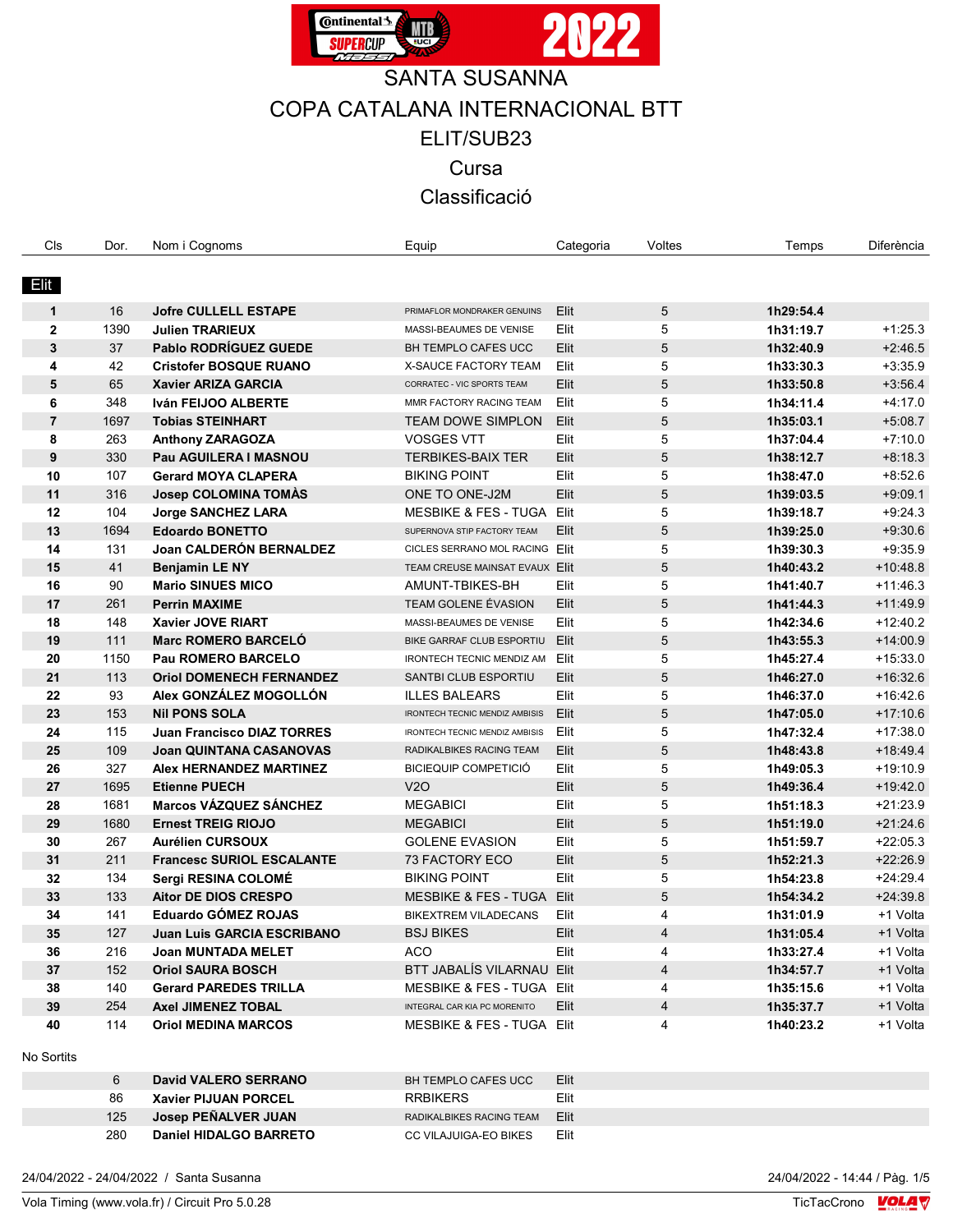

| Cls      | Dor. | Nom i Cognoms | Equip | Categoria | Voltes | Temps | ∩iferència |
|----------|------|---------------|-------|-----------|--------|-------|------------|
|          |      |               |       |           |        |       |            |
| Abandons |      |               |       |           |        |       |            |

1696 Thibaut ANDRE GALLIS PASSION VTT VENELLES Elit

#### Sub23

| $\mathbf{1}$   | 325  | <b>Lucas GRIECO</b>                     | MASSI-BEAUMES DE VENISE               | Sub <sub>23</sub> | 5                       | 1h31:20.1 |            |
|----------------|------|-----------------------------------------|---------------------------------------|-------------------|-------------------------|-----------|------------|
| $\mathbf{2}$   | 89   | <b>Francesc BARBER ARGUIMBAU</b>        | PRIMAFLOR MONDRAKER GENUINS           | Sub <sub>23</sub> | 5                       | 1h31:21.8 | $+1.7$     |
| $\mathbf{3}$   | 337  | <b>Mathis TONNEAU</b>                   | <b>VCA KTM</b>                        | Sub <sub>23</sub> | 5                       | 1h32:47.9 | $+1:27.8$  |
| 4              | 67   | <b>Roger FERRER VIDAL</b>               | MASSI-BEAUMES DE VENISE               | Sub <sub>23</sub> | 5                       | 1h34:36.9 | $+3:16.8$  |
| 5              | 57   | <b>Jaume BOSCH PICO</b>                 | BH TEMPLO CAFES UCC                   | Sub <sub>23</sub> | 5                       | 1h35:02.5 | $+3.42.4$  |
| 6              | 204  | <b>Yann CHAPTAL</b>                     | TEAM LOZÈRE CYCLISME                  | Sub <sub>23</sub> | 5                       | 1h35:17.9 | $+3:57.8$  |
| $\overline{7}$ | 100  | <b>Lubin MONTEIL</b>                    | <b>TEAM LOZÈRE CYCLISME</b>           | Sub <sub>23</sub> | 5                       | 1h35:26.1 | $+4:06.0$  |
| 8              | 195  | <b>Aniol MORELL COLL</b>                | <b>X-SAUCE FACTORY TEAM</b>           | Sub <sub>23</sub> | 5                       | 1h37:10.8 | $+5:50.7$  |
| 9              | 350  | <b>Hugo WEISS</b>                       | GIANT FRANCE MTB PRO TEAM Sub23       |                   | 5                       | 1h37:43.4 | $+6.23.3$  |
| 10             | 200  | Raphaël POTTIER                         | OMNIUM CYCLISTE RAPHAËLOIS            | Sub <sub>23</sub> | 5                       | 1h38:18.3 | $+6:58.2$  |
| 11             | 68   | Jose Miguel RAMÍREZ DE ARELLANO PASCUAL | BH TEMPLO CAFES UCC                   | Sub <sub>23</sub> | 5                       | 1h38:34.0 | $+7:13.9$  |
| 12             | 61   | <b>Kilian FOLGUERA</b>                  | <b>BSIX-JORMAT</b>                    | Sub <sub>23</sub> | 5                       | 1h39:19.1 | $+7:59.0$  |
| 13             | 1724 | <b>Antoine LACHAIZE</b>                 | TEAM BESSE SUPER BESSE                | Sub <sub>23</sub> | 5                       | 1h39:28.2 | $+8.08.1$  |
| 14             | 108  | <b>Martí CATEURA JORDAN</b>             | IRONTECH TECNIC MENDIZ AMBISIS        | Sub <sub>23</sub> | 5                       | 1h39:52.7 | $+8.32.6$  |
| 15             | 185  | Adrián CUÉLLAR ALONSO                   | <b>BSIX-JORMAT</b>                    | Sub <sub>23</sub> | 5                       | 1h41:57.2 | $+10:37.1$ |
| 16             | 183  | <b>Pau VILADELBOSCH</b>                 | <b>TERBIKES-BAIX TER</b>              | Sub <sub>23</sub> | 5                       | 1h42:18.7 | $+10.58.6$ |
| 17             | 1725 | <b>Brice FILLIAT</b>                    | <b>VELO CLUB AMBERTOIS</b>            | Sub <sub>23</sub> | 5                       | 1h42:47.9 | $+11:27.8$ |
| 18             | 126  | <b>Martí ARÁN CALONJA</b>               | <b>FERBIKESPRATS</b>                  | Sub <sub>23</sub> | 5                       | 1h42:50.9 | $+11:30.8$ |
| 19             | 59   | <b>Didac CARVACHO SEVILLA</b>           | <b>IRONTECH TECNIC MENDIZ AMBISIS</b> | Sub <sub>23</sub> | $\overline{5}$          | 1h42:54.9 | $+11:34.8$ |
| 20             | 117  | <b>Axel BADIA</b>                       | <b>IRONTECH TECNIC MENDIZ AMBISIS</b> | Sub <sub>23</sub> | 5                       | 1h44:13.9 | $+12:53.8$ |
| 21             | 205  | <b>Nil SOLA BERGA</b>                   | <b>BIKING POINT</b>                   | Sub <sub>23</sub> | 5                       | 1h45:10.2 | $+13:50.1$ |
| 22             | 194  | Lluc COMA MACIA                         | <b>IRONTECH TECNIC MENDIZ AMBISIS</b> | Sub <sub>23</sub> | 5                       | 1h45:16.7 | $+13:56.6$ |
| 23             | 182  | <b>Alex ALAMAN MIER</b>                 | CICLES 02 SPECIALIZED                 | Sub <sub>23</sub> | $\overline{5}$          | 1h45:22.4 | $+14:02.3$ |
| 24             | 1698 | <b>Vincent BRUNELLO</b>                 | PASSION VTT VENELLES                  | Sub <sub>23</sub> | 5                       | 1h45:52.7 | $+14:32.6$ |
| 25             | 184  | <b>Santi SANCHEZ</b>                    | RADIKALBIKES RACING TEAM              | Sub <sub>23</sub> | 5                       | 1h46:18.4 | $+14:58.3$ |
| 26             | 72   | <b>Stefan ANCION HAVET</b>              | <b>JORMA BIKE ACA</b>                 | Sub <sub>23</sub> | 5                       | 1h46:37.5 | $+15:17.4$ |
| 27             | 271  | <b>Miquel GAJA CAPDEVILA</b>            | NINETA BIKE TEAM                      | Sub <sub>23</sub> | 5                       | 1h46:59.3 | $+15:39.2$ |
| 28             | 197  | <b>Tom COURBIERE</b>                    | TEAM VTT AVERNTURE PIOLENC            | Sub <sub>23</sub> | 5                       | 1h47:32.3 | $+16:12.2$ |
| 29             | 159  | <b>Ladet ANTOINE</b>                    | <b>LESCAR VS</b>                      | Sub <sub>23</sub> | 5                       | 1h47:45.6 | $+16:25.5$ |
| 30             | 123  | <b>Gerard COPADO VILLARET</b>           | <b>BIKING POINT</b>                   | Sub <sub>23</sub> | 5                       | 1h49:23.0 | $+18:02.9$ |
| 31             | 181  | <b>Marc MASANA MASANA</b>               | LA TORRETA BIKE                       | Sub <sub>23</sub> | 5                       | 1h50:50.9 | $+19.30.8$ |
| 32             | 1699 | <b>Roger COLOMINA TOMAS</b>             | ONE TO ONE-J2M                        | Sub <sub>23</sub> | 5                       | 1h51:25.6 | $+20:05.5$ |
| 33             | 341  | <b>Martí TEMPRANO FERNANDEZ</b>         | <b>BICI 3.0</b>                       | Sub <sub>23</sub> | 5                       | 1h52:08.8 | $+20.48.7$ |
| 34             | 175  | <b>Alberto TORRES CAMACHO</b>           | FES BICI 3.-TUGA                      | Sub <sub>23</sub> | 5                       | 1h52:46.0 | +21:25.9   |
| 35             | 203  | <b>Pol SANCHEZ-PALENCIA CRESPO</b>      | LA TORRETA BIKE                       | Sub <sub>23</sub> | $\overline{4}$          | 1h32:17.5 | +1 Volta   |
| 36             | 210  | <b>Xavier FRIGOLA SANCHEZ</b>           | IRONTECH TECNIC MENDIZ AM Sub23       |                   | $\overline{4}$          | 1h32:35.4 | +1 Volta   |
| 37             | 1152 | <b>Marti ROCA TRIAS</b>                 | IRONTECH TECNIC MENDIZ AM Sub23       |                   | $\overline{\mathbf{4}}$ | 1h37:36.5 | +1 Volta   |
| 38             | 343  | <b>Oriol SANZ VILA</b>                  | KENDA-BICIOCASION BARCELO Sub23       |                   | 4                       | 1h38:54.3 | +1 Volta   |
| 39             | 150  | <b>Marc VIDAL DOMINGUEZ</b>             | LA TORRETA BIKE                       | Sub <sub>23</sub> | $\overline{\mathbf{4}}$ | 1h44:20.8 | +1 Volta   |
| 40             | 1151 | <b>Benjamin TRAN MAU THEM</b>           | BEZIERS MEDITERRANÉE CYCLISME Sub23   |                   | 4                       | 1h46:12.6 | +1 Volta   |
| 41             | 142  | <b>David ARIZA CORTÉS</b>               | LA TORRETA BIKE                       | Sub <sub>23</sub> | $\overline{4}$          | 1h48:17.9 | +1 Volta   |
| 42             | 191  | <b>Gerard PAGÈS LAVANDERO</b>           | <b>BICIEQUIP COMPETICIÓ</b>           | Sub <sub>23</sub> | 4                       | 2h01:08.6 | +1 Volta   |
|                |      |                                         |                                       |                   |                         |           |            |

No Sortits

340 Marc VILARDELL TORRA IRONTECH TECNIC MENDIZ AM Sub23

24/04/2022 - 24/04/2022 / Santa Susanna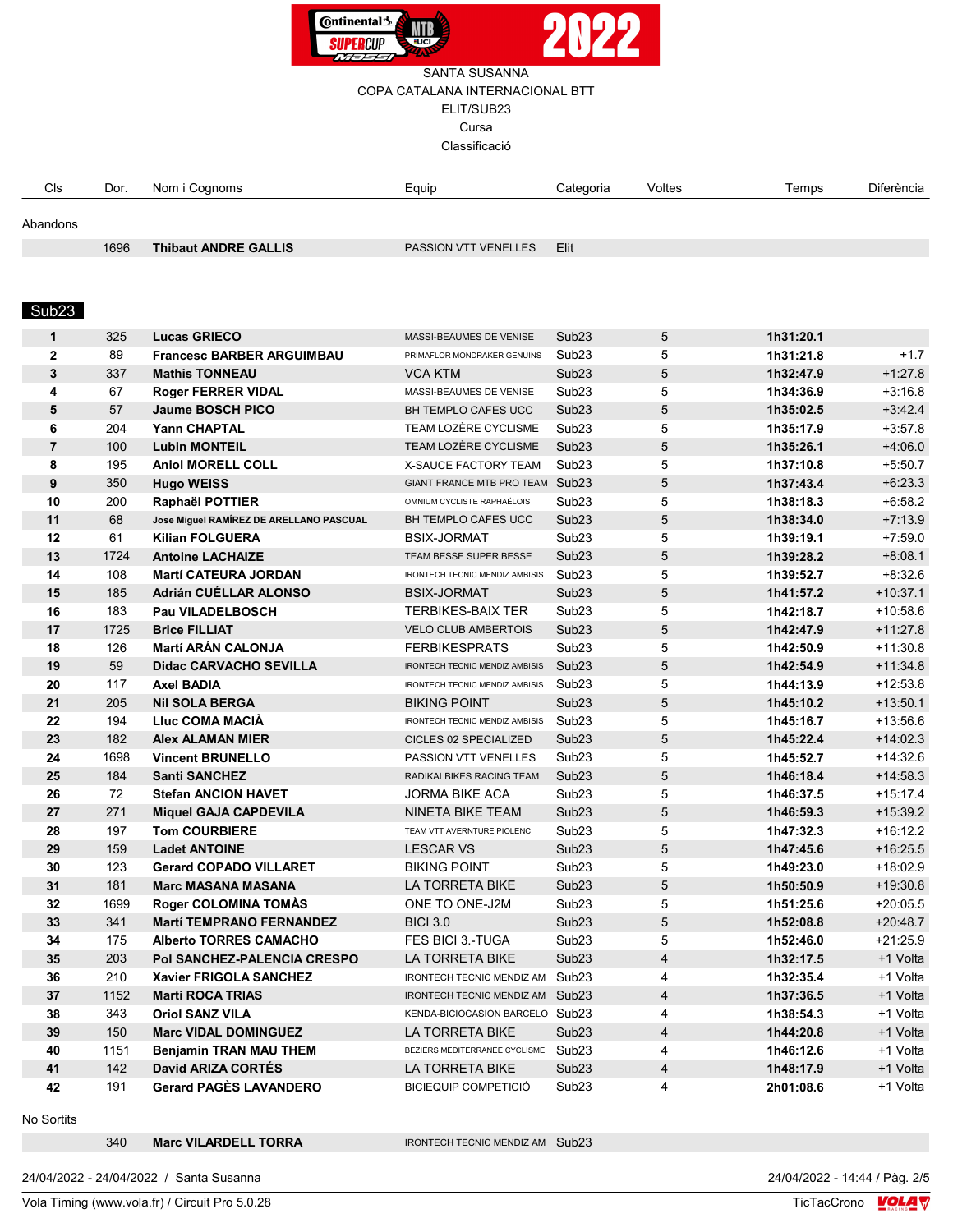

| <b>CIs</b> | Dor. | Nom i Cognoms                | Equip                       | Categoria         | Voltes | Temps | <b>Diferència</b> |
|------------|------|------------------------------|-----------------------------|-------------------|--------|-------|-------------------|
| Abandons   |      |                              |                             |                   |        |       |                   |
|            | 106  | <b>Brian JORDAN PRIEGO</b>   | <b>BIKING POINT</b>         | Sub <sub>23</sub> |        |       |                   |
|            | 202  | <b>Arnau MACIAS RUZ</b>      | 2RODES GRUP AMSA            | Sub <sub>23</sub> |        |       |                   |
|            | 215  | Joan TRIAS SANCHO            | <b>BICIEQUIP COMPETICIÓ</b> | Sub <sub>23</sub> |        |       |                   |
|            | 265  | <b>Thibault SOULA</b>        | TEAM VOSGES VTT             | Sub <sub>23</sub> |        |       |                   |
|            | 338  | Iván Aitor LONGHITANO RIERA  | <b>ISB - ERBOS BIKES</b>    | Sub23             |        |       |                   |
|            | 1684 | <b>Miquel CANAL ARGERICH</b> | MIG SEGRE BIKE CLUB         | Sub <sub>23</sub> |        |       |                   |
|            | 1693 | <b>Koren AMOUYAL</b>         | <b>SR</b>                   | Sub23             |        |       |                   |

## Elit / Sub23

| $\mathbf{1}$   | 16   | <b>Jofre CULLELL ESTAPE</b>             | PRIMAFLOR MONDRAKER GENUINS           | Elit              | 5              | 1h29:54.4 |            |
|----------------|------|-----------------------------------------|---------------------------------------|-------------------|----------------|-----------|------------|
| $\overline{2}$ | 1390 | <b>Julien TRARIEUX</b>                  | MASSI-BEAUMES DE VENISE               | Elit              | 5              | 1h31:19.7 | $+1:25.3$  |
| $\mathbf{3}$   | 325  | <b>Lucas GRIECO</b>                     | MASSI-BEAUMES DE VENISE               | Sub <sub>23</sub> | $\overline{5}$ | 1h31:20.1 | $+1:25.7$  |
| 4              | 89   | <b>Francesc BARBER ARGUIMBAU</b>        | PRIMAFLOR MONDRAKER GENUINS           | Sub <sub>23</sub> | 5              | 1h31:21.8 | $+1:27.4$  |
| 5              | 37   | <b>Pablo RODRÍGUEZ GUEDE</b>            | BH TEMPLO CAFES UCC                   | Elit              | $\overline{5}$ | 1h32:40.9 | $+2:46.5$  |
| 6              | 337  | <b>Mathis TONNEAU</b>                   | <b>VCA KTM</b>                        | Sub <sub>23</sub> | 5              | 1h32:47.9 | $+2:53.5$  |
| $\overline{7}$ | 42   | <b>Cristofer BOSQUE RUANO</b>           | X-SAUCE FACTORY TEAM                  | Elit              | $\sqrt{5}$     | 1h33:30.3 | $+3.35.9$  |
| 8              | 65   | Xavier ARIZA GARCIA                     | CORRATEC - VIC SPORTS TEAM            | Elit              | 5              | 1h33:50.8 | $+3:56.4$  |
| 9              | 348  | <b>Iván FEIJOO ALBERTE</b>              | MMR FACTORY RACING TEAM               | Elit              | 5              | 1h34:11.4 | $+4:17.0$  |
| 10             | 67   | <b>Roger FERRER VIDAL</b>               | MASSI-BEAUMES DE VENISE               | Sub <sub>23</sub> | 5              | 1h34:36.9 | $+4:42.5$  |
| 11             | 57   | <b>Jaume BOSCH PICO</b>                 | BH TEMPLO CAFES UCC                   | Sub <sub>23</sub> | 5              | 1h35:02.5 | $+5:08.1$  |
| 12             | 1697 | <b>Tobias STEINHART</b>                 | <b>TEAM DOWE SIMPLON</b>              | Elit              | 5              | 1h35:03.1 | $+5:08.7$  |
| 13             | 204  | <b>Yann CHAPTAL</b>                     | TEAM LOZÈRE CYCLISME                  | Sub <sub>23</sub> | 5              | 1h35:17.9 | $+5:23.5$  |
| 14             | 100  | <b>Lubin MONTEIL</b>                    | TEAM LOZÈRE CYCLISME                  | Sub <sub>23</sub> | 5              | 1h35:26.1 | $+5:31.7$  |
| 15             | 263  | <b>Anthony ZARAGOZA</b>                 | <b>VOSGES VTT</b>                     | Elit              | 5              | 1h37:04.4 | $+7:10.0$  |
| 16             | 195  | <b>Aniol MORELL COLL</b>                | <b>X-SAUCE FACTORY TEAM</b>           | Sub <sub>23</sub> | 5              | 1h37:10.8 | $+7:16.4$  |
| 17             | 350  | <b>Hugo WEISS</b>                       | GIANT FRANCE MTB PRO TEAM Sub23       |                   | 5              | 1h37:43.4 | $+7:49.0$  |
| 18             | 330  | Pau AGUILERA I MASNOU                   | <b>TERBIKES-BAIX TER</b>              | Elit              | 5              | 1h38:12.7 | $+8:18.3$  |
| 19             | 200  | Raphaël POTTIER                         | OMNIUM CYCLISTE RAPHAËLOIS            | Sub <sub>23</sub> | 5              | 1h38:18.3 | $+8:23.9$  |
| 20             | 68   | Jose Miguel RAMÍREZ DE ARELLANO PASCUAL | BH TEMPLO CAFES UCC                   | Sub <sub>23</sub> | 5              | 1h38:34.0 | $+8.39.6$  |
| 21             | 107  | <b>Gerard MOYA CLAPERA</b>              | <b>BIKING POINT</b>                   | Elit              | 5              | 1h38:47.0 | $+8.52.6$  |
| 22             | 316  | <b>Josep COLOMINA TOMAS</b>             | ONE TO ONE-J2M                        | Elit              | 5              | 1h39:03.5 | $+9.09.1$  |
| 23             | 104  | <b>Jorge SANCHEZ LARA</b>               | MESBIKE & FES - TUGA Elit             |                   | $\sqrt{5}$     | 1h39:18.7 | $+9:24.3$  |
| 24             | 61   | <b>Kilian FOLGUERA</b>                  | <b>BSIX-JORMAT</b>                    | Sub <sub>23</sub> | 5              | 1h39:19.1 | $+9:24.7$  |
| 25             | 1694 | <b>Edoardo BONETTO</b>                  | SUPERNOVA STIP FACTORY TEAM           | Elit              | 5              | 1h39:25.0 | $+9.30.6$  |
| 26             | 1724 | <b>Antoine LACHAIZE</b>                 | TEAM BESSE SUPER BESSE                | Sub <sub>23</sub> | 5              | 1h39:28.2 | $+9.33.8$  |
| 27             | 131  | Joan CALDERÓN BERNALDEZ                 | CICLES SERRANO MOL RACING Elit        |                   | 5              | 1h39:30.3 | $+9.35.9$  |
| 28             | 108  | <b>Martí CATEURA JORDAN</b>             | IRONTECH TECNIC MENDIZ AMBISIS Sub23  |                   | 5              | 1h39:52.7 | $+9:58.3$  |
| 29             | 41   | <b>Benjamin LE NY</b>                   | TEAM CREUSE MAINSAT EVAUX Elit        |                   | 5              | 1h40:43.2 | $+10.48.8$ |
| 30             | 90   | <b>Mario SINUES MICO</b>                | AMUNT-TBIKES-BH                       | Elit              | 5              | 1h41:40.7 | $+11:46.3$ |
| 31             | 261  | <b>Perrin MAXIME</b>                    | TEAM GOLENE ÉVASION                   | Elit              | 5              | 1h41:44.3 | $+11.49.9$ |
| 32             | 185  | Adrián CUÉLLAR ALONSO                   | <b>BSIX-JORMAT</b>                    | Sub <sub>23</sub> | 5              | 1h41:57.2 | $+12:02.8$ |
| 33             | 183  | <b>Pau VILADELBOSCH</b>                 | <b>TERBIKES-BAIX TER</b>              | Sub <sub>23</sub> | 5              | 1h42:18.7 | $+12:24.3$ |
| 34             | 148  | Xavier JOVE RIART                       | MASSI-BEAUMES DE VENISE               | Elit              | 5              | 1h42:34.6 | $+12:40.2$ |
| 35             | 1725 | <b>Brice FILLIAT</b>                    | <b>VELO CLUB AMBERTOIS</b>            | Sub <sub>23</sub> | 5              | 1h42:47.9 | $+12:53.5$ |
| 36             | 126  | <b>Martí ARÁN CALONJA</b>               | <b>FERBIKESPRATS</b>                  | Sub <sub>23</sub> | 5              | 1h42:50.9 | $+12:56.5$ |
| 37             | 59   | <b>Didac CARVACHO SEVILLA</b>           | <b>IRONTECH TECNIC MENDIZ AMBISIS</b> | Sub <sub>23</sub> | 5              | 1h42:54.9 | $+13:00.5$ |
| 38             | 111  | Marc ROMERO BARCELÓ                     | BIKE GARRAF CLUB ESPORTIU             | Elit              | 5              | 1h43:55.3 | $+14:00.9$ |

24/04/2022 - 14:44 / Pàg. 3/5<br>TicTacCrono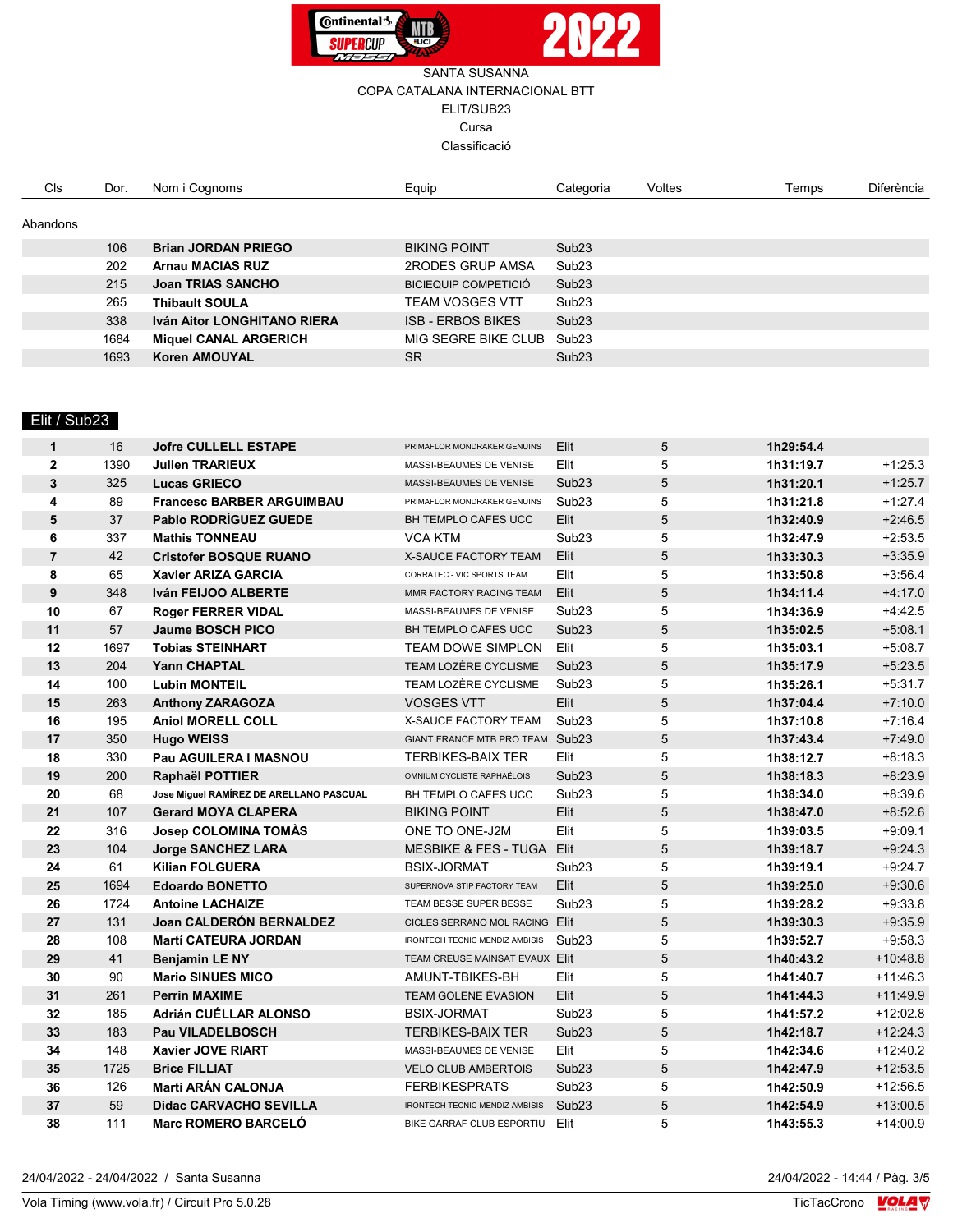



| Cls        | Dor.      | Nom i Cognoms                      | Equip                                 | Categoria         | Voltes         | Temps     | Diferència |
|------------|-----------|------------------------------------|---------------------------------------|-------------------|----------------|-----------|------------|
| 39         | 117       | <b>Axel BADIA</b>                  | <b>IRONTECH TECNIC MENDIZ AMBISIS</b> | Sub <sub>23</sub> | 5              | 1h44:13.9 | $+14:19.5$ |
| 40         | 205       | <b>NII SOLA BERGA</b>              | <b>BIKING POINT</b>                   | Sub <sub>23</sub> | 5              | 1h45:10.2 | $+15:15.8$ |
| 41         | 194       | <b>Lluc COMA MACIA</b>             | <b>IRONTECH TECNIC MENDIZ AMBISIS</b> | Sub <sub>23</sub> | 5              | 1h45:16.7 | $+15:22.3$ |
| 42         | 182       | <b>Alex ALAMAN MIER</b>            | CICLES 02 SPECIALIZED                 | Sub <sub>23</sub> | 5              | 1h45:22.4 | $+15:28.0$ |
| 43         | 1150      | Pau ROMERO BARCELO                 | IRONTECH TECNIC MENDIZ AM             | Elit              | 5              | 1h45:27.4 | $+15:33.0$ |
| 44         | 1698      | <b>Vincent BRUNELLO</b>            | PASSION VTT VENELLES                  | Sub <sub>23</sub> | 5              | 1h45:52.7 | $+15:58.3$ |
| 45         | 184       | <b>Santi SANCHEZ</b>               | RADIKALBIKES RACING TEAM              | Sub <sub>23</sub> | 5              | 1h46:18.4 | $+16:24.0$ |
| 46         | 113       | <b>Oriol DOMENECH FERNANDEZ</b>    | SANTBI CLUB ESPORTIU                  | Elit              | 5              | 1h46:27.0 | $+16:32.6$ |
| 47         | 93        | Alex GONZÁLEZ MOGOLLÓN             | <b>ILLES BALEARS</b>                  | Elit              | 5              | 1h46:37.0 | $+16:42.6$ |
| 48         | 72        | <b>Stefan ANCION HAVET</b>         | <b>JORMA BIKE ACA</b>                 | Sub <sub>23</sub> | 5              | 1h46:37.5 | $+16:43.1$ |
| 49         | 271       | <b>Miquel GAJA CAPDEVILA</b>       | NINETA BIKE TEAM                      | Sub <sub>23</sub> | 5              | 1h46:59.3 | $+17:04.9$ |
| 50         | 153       | <b>Nil PONS SOLA</b>               | IRONTECH TECNIC MENDIZ AMBISIS        | Elit              | 5              | 1h47:05.0 | $+17:10.6$ |
| 51         | 197       | <b>Tom COURBIERE</b>               | TEAM VTT AVERNTURE PIOLENC            | Sub <sub>23</sub> | 5              | 1h47:32.3 | $+17:37.9$ |
| 52         | 115       | Juan Francisco DIAZ TORRES         | IRONTECH TECNIC MENDIZ AMBISIS        | Elit              | 5              | 1h47:32.4 | $+17:38.0$ |
| 53         | 159       | <b>Ladet ANTOINE</b>               | <b>LESCAR VS</b>                      | Sub <sub>23</sub> | 5              | 1h47:45.6 | $+17:51.2$ |
| 54         | 109       | Joan QUINTANA CASANOVAS            | RADIKALBIKES RACING TEAM              | Elit              | 5              | 1h48:43.8 | $+18.49.4$ |
| 55         | 327       | <b>Alex HERNANDEZ MARTINEZ</b>     | <b>BICIEQUIP COMPETICIÓ</b>           | Elit              | 5              | 1h49:05.3 | $+19:10.9$ |
| 56         | 123       | <b>Gerard COPADO VILLARET</b>      | <b>BIKING POINT</b>                   | Sub <sub>23</sub> | 5              | 1h49:23.0 | $+19:28.6$ |
| 57         | 1695      | <b>Etienne PUECH</b>               | V2O                                   | Elit              | 5              | 1h49:36.4 | $+19:42.0$ |
| 58         | 181       | <b>Marc MASANA MASANA</b>          | LA TORRETA BIKE                       | Sub <sub>23</sub> | 5              | 1h50:50.9 | $+20.56.5$ |
| 59         | 1681      | <b>Marcos VÁZQUEZ SÁNCHEZ</b>      | <b>MEGABICI</b>                       | Elit              | 5              | 1h51:18.3 | $+21:23.9$ |
| 60         | 1680      | <b>Ernest TREIG RIOJO</b>          | <b>MEGABICI</b>                       | Elit              | 5              | 1h51:19.0 | $+21:24.6$ |
| 61         | 1699      | <b>Roger COLOMINA TOMAS</b>        | ONE TO ONE-J2M                        | Sub <sub>23</sub> | 5              | 1h51:25.6 | $+21:31.2$ |
| 62         | 267       | <b>Aurélien CURSOUX</b>            | <b>GOLENE EVASION</b>                 | Elit              | 5              | 1h51:59.7 | $+22:05.3$ |
| 63         | 341       | <b>Martí TEMPRANO FERNANDEZ</b>    | <b>BICI 3.0</b>                       | Sub <sub>23</sub> | 5              | 1h52:08.8 | $+22:14.4$ |
| 64         | 211       | <b>Francesc SURIOL ESCALANTE</b>   | 73 FACTORY ECO                        | Elit              | 5              | 1h52:21.3 | $+22:26.9$ |
| 65         | 175       | <b>Alberto TORRES CAMACHO</b>      | FES BICI 3.-TUGA                      | Sub <sub>23</sub> | 5              | 1h52:46.0 | $+22:51.6$ |
| 66         | 134       | Sergi RESINA COLOMÉ                | <b>BIKING POINT</b>                   | Elit              | 5              | 1h54:23.8 | $+24:29.4$ |
| 67         | 133       | Aitor DE DIOS CRESPO               | MESBIKE & FES - TUGA Elit             |                   | 5              | 1h54:34.2 | $+24:39.8$ |
| 68         | 141       | Eduardo GÓMEZ ROJAS                | <b>BIKEXTREM VILADECANS</b>           | Elit              | 4              | 1h31:01.9 | +1 Volta   |
| 69         | 127       | Juan Luis GARCIA ESCRIBANO         | <b>BSJ BIKES</b>                      | Elit              | $\overline{4}$ | 1h31:05.4 | +1 Volta   |
| 70         | 203       | <b>Pol SANCHEZ-PALENCIA CRESPO</b> | LA TORRETA BIKE                       | Sub <sub>23</sub> | 4              | 1h32:17.5 | +1 Volta   |
| 71         | 210       | <b>Xavier FRIGOLA SANCHEZ</b>      | IRONTECH TECNIC MENDIZ AM             | Sub23             | 4              | 1h32:35.4 | +1 Volta   |
| 72         | 216       | Joan MUNTADA MELET                 | <b>ACO</b>                            | Elit              | 4              | 1h33:27.4 | +1 Volta   |
| 73         | 152       | <b>Oriol SAURA BOSCH</b>           | BTT JABALÍS VILARNAU Elit             |                   | 4              | 1h34:57.7 | +1 Volta   |
| 74         | 140       | <b>Gerard PAREDES TRILLA</b>       | MESBIKE & FES - TUGA Elit             |                   | 4              | 1h35:15.6 | +1 Volta   |
| 75         | 254       | <b>Axel JIMENEZ TOBAL</b>          | INTEGRAL CAR KIA PC MORENITO          | Elit              | 4              | 1h35:37.7 | +1 Volta   |
| 76         | 1152      | <b>Marti ROCA TRIAS</b>            | IRONTECH TECNIC MENDIZ AM Sub23       |                   | 4              | 1h37:36.5 | +1 Volta   |
| 77         | 343       | <b>Oriol SANZ VILA</b>             | KENDA-BICIOCASION BARCELO Sub23       |                   | 4              | 1h38:54.3 | +1 Volta   |
| 78         | 114       | <b>Oriol MEDINA MARCOS</b>         | MESBIKE & FES - TUGA Elit             |                   | 4              | 1h40:23.2 | +1 Volta   |
| 79         | 150       | <b>Marc VIDAL DOMINGUEZ</b>        | LA TORRETA BIKE                       | Sub <sub>23</sub> | 4              | 1h44:20.8 | +1 Volta   |
| 80         | 1151      | <b>Benjamin TRAN MAU THEM</b>      | BEZIERS MEDITERRANÉE CYCLISME Sub23   |                   | 4              | 1h46:12.6 | +1 Volta   |
| 81         | 142       | David ARIZA CORTÉS                 | LA TORRETA BIKE                       | Sub <sub>23</sub> | 4              | 1h48:17.9 | +1 Volta   |
| 82         | 191       | <b>Gerard PAGÈS LAVANDERO</b>      | <b>BICIEQUIP COMPETICIÓ</b>           | Sub <sub>23</sub> | 4              | 2h01:08.6 | +1 Volta   |
| No Sortits |           |                                    |                                       |                   |                |           |            |
|            | 6         | <b>David VALERO SERRANO</b>        | BH TEMPLO CAFES UCC                   | Elit              |                |           |            |
|            | <b>RG</b> | Vavior DI IIIAN DODCEL             | <b>PPRIKERS</b>                       | $E$ lit           |                |           |            |

|                                                                                                                                     | Elit                                                                                                                                  |
|-------------------------------------------------------------------------------------------------------------------------------------|---------------------------------------------------------------------------------------------------------------------------------------|
|                                                                                                                                     | Elit                                                                                                                                  |
|                                                                                                                                     | Elit                                                                                                                                  |
|                                                                                                                                     | Elit                                                                                                                                  |
|                                                                                                                                     |                                                                                                                                       |
| David VALERO SERRANO<br><b>Xavier PIJUAN PORCEL</b><br>Josep PEÑALVER JUAN<br>Daniel HIDALGO BARRETO<br><b>Marc VILARDELL TORRA</b> | BH TEMPLO CAFES UCC<br><b>RRBIKERS</b><br>RADIKALBIKES RACING TEAM<br>CC VILAJUIGA-EO BIKES<br><b>IRONTECH TECNIC MENDIZ AM Sub23</b> |